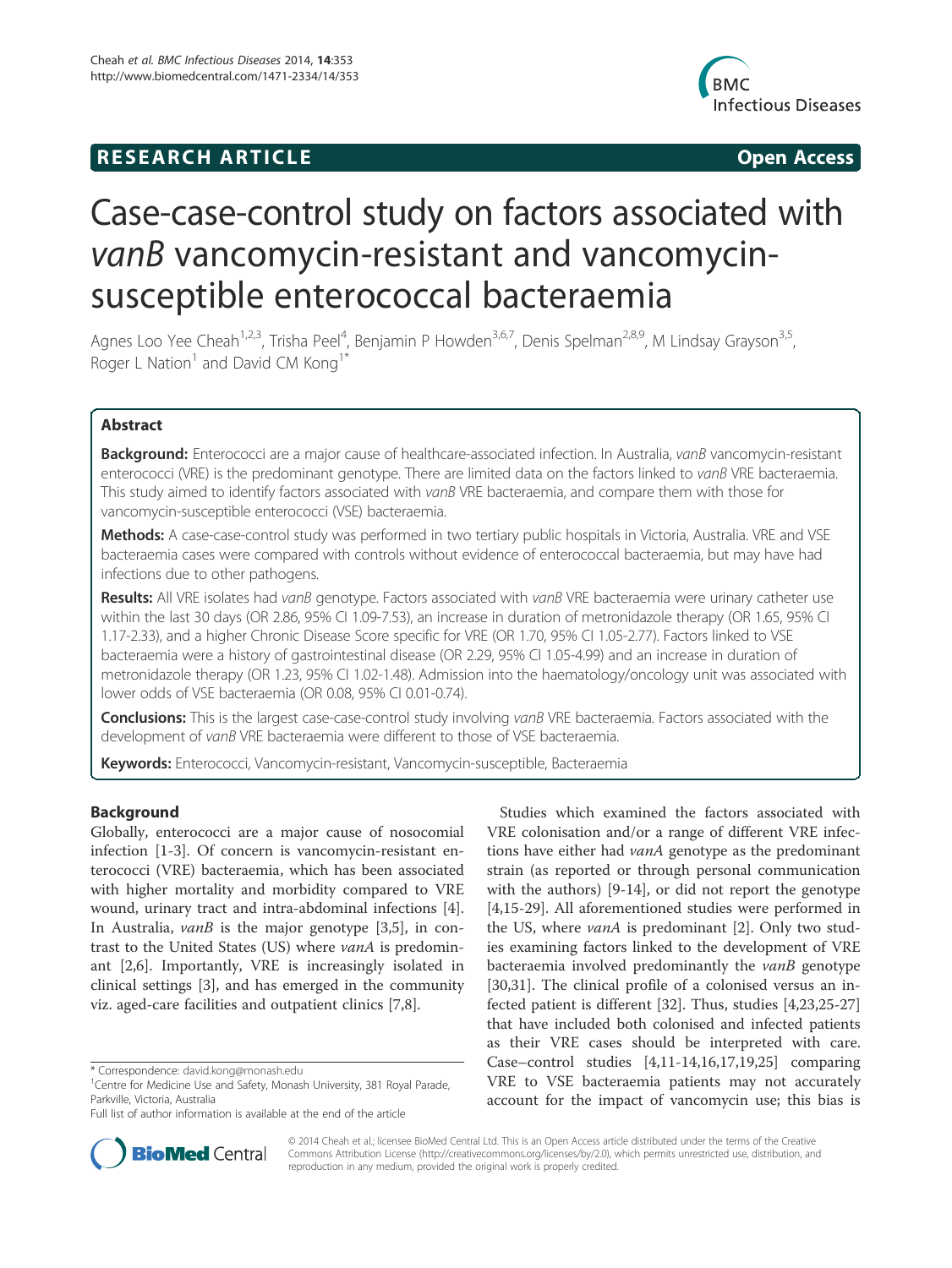minimised with a case-case-control study that compares VRE bacteraemia patients to controls without enterococcal bacteraemia and VSE bacteraemia patients to controls [33]. Of the two studies involving predominantly vanB genotype [30,31], only one [31] was a case-casecontrol study which used the same control patients for both case groups, thereby enabling meaningful characterisation of the distinct features of bacteraemia specific to the resistant and susceptible enterococci [33]. However, the external validity of the results from this single centre study is limited [31]. Furthermore, that study [31] and another involving vanA VRE [12] do not adjust for patient co-morbidities, and duration of hypoalbuminaemia and neutropenia. Other studies [4,9-11,13-30] did not adjust for a combination of factors (co-morbidities and/or duration of antibiotic therapy, hypoalbuminaemia, and/or neutropenia).

Studies have found that neutropenia, use of antibiotics (e.g. cephalosporins, imipenem and metronidazole), urinary catheter and central venous catheter use, older age, gastrointestinal disease, biliary complications, severe mucositis, a higher severity of illness score and low plasma albumin levels were linked to VSE bacteraemia [31,34-40]. Unfortunately, the majority of these studies on factors linked to VSE bacteraemia were descriptive (had small sample size) [34-37], and did not adjust for duration of antibiotic therapy, hypoalbuminaemia and/or neutropenia [31,38,39].

Given that enterococcal bacteraemia is increasing and data on factors linked to vanB VRE bacteraemia remain limited, an understanding of the factors associated with vanB VRE and VSE bacteraemia would facilitate efforts to prevent and manage these infections. Thus, the primary aim of this study was to identify the potential factors associated with vanB VRE bacteraemia and secondarily, to compare them with those for VSE bacteraemia.

# Methods

A retrospective case-case-control study was conducted at two tertiary public hospitals, The Alfred  $(\sim 420$  acutecare beds) and Austin Health  $(\sim 400$  acute-care beds) in Victoria, Australia. Both institutions service adult patients, have intensive care units and emergency departments, infectious diseases and infection control units, haematology-oncology services and provide other specialist services. This study was approved by the Human Research Ethics Committees of both hospitals and Monash University. Waiver of patient consent was approved by all ethics committees because no patient recruitment of follow-up occurred, and data utilised in this study included information already collected as part of patient care.

All study participants were admitted to the hospital between January 2002 and March 2010 (inclusive). The sample size was based around all cases of VRE bacteraemia

identified during the study period. The study period was specified a priori, from January 2002 to March 2010, as the infection control interventions against VRE in both hospitals did not change substantially over this time period. Only patients with hospital length of stay (LOS) > 2 days were eligible for inclusion in the study. Pregnant patients and those < 18 years of age were excluded. Selection of all patients was made without knowledge of patient outcomes. Each patient was only included once. Patients from whom one or more blood cultures were positive for VRE were classified as VRE cases. The VRE genotype was determined by polymerase chain reaction [5,41]. Patients who had one or more blood cultures positive for VSE were also identified (VSE cases). Controls without evidence of enterococcal bacteraemia were identified from a list of patients admitted to the hospital and may have had infections (including bacteraemia) due to other pathogens. Matching was performed within the same hospital on a 1:1:1 basis. VSE cases and controls were matched with VRE cases according to date of admission (within 2 years of VRE case admission date), and where possible, unit of admission. Where more than one VSE case or control was eligible for matching on the same admission date, the VSE case or control was randomly chosen.

The present analysis included additional data (e.g. patient co-morbidities, and duration of hypoalbuminaemia and neutropenia) which were not considered in the study discussed above [31] and patients from another hospital. Information on patient demographics and clinical characteristics, antimicrobial use, and outcomes of hospitalisation were collected via a retrospective review of patients' medical records by the same researcher (ALYC). These criteria for the exposure and outcome measures were pre-determined prior to data collection.

Polymicrobial bacteraemia was the isolation of one or more bacterial or fungal pathogens within 24 hours from the same or different blood sample where the initial VRE or VSE was isolated [17]. Chronic Disease Score specific to VRE (CDS-VRE), which has been validated for use in studies on factors linked to disease, was used to measure patient co-morbidities [42]. Gastrointestinal disease included a history of liver disease, peptic ulcers, diverticulitis, graftversus-host-disease of the gut, inflammatory bowel disease, colon cancer and colorectal cancer. Neutropenia, hypoalbuminaemia, exposure to medical devices, and antibioticspecific days were defined, respectively, as number of days where neutrophils were < 500/mm<sup>3</sup>, serum or plasma albumin < 35 g/L, exposure to central lines, mechanical ventilation, urinary catheter and total parenteral nutrition, and total number of days that antibiotic(s) were administered orally or intravenously, within 30 days prior to bacteraemia (for VRE and VSE cases) or death or discharge (controls).

Data analyses were performed with Stata, version 12.0 (Stata Corporation, College Station, Texas, USA).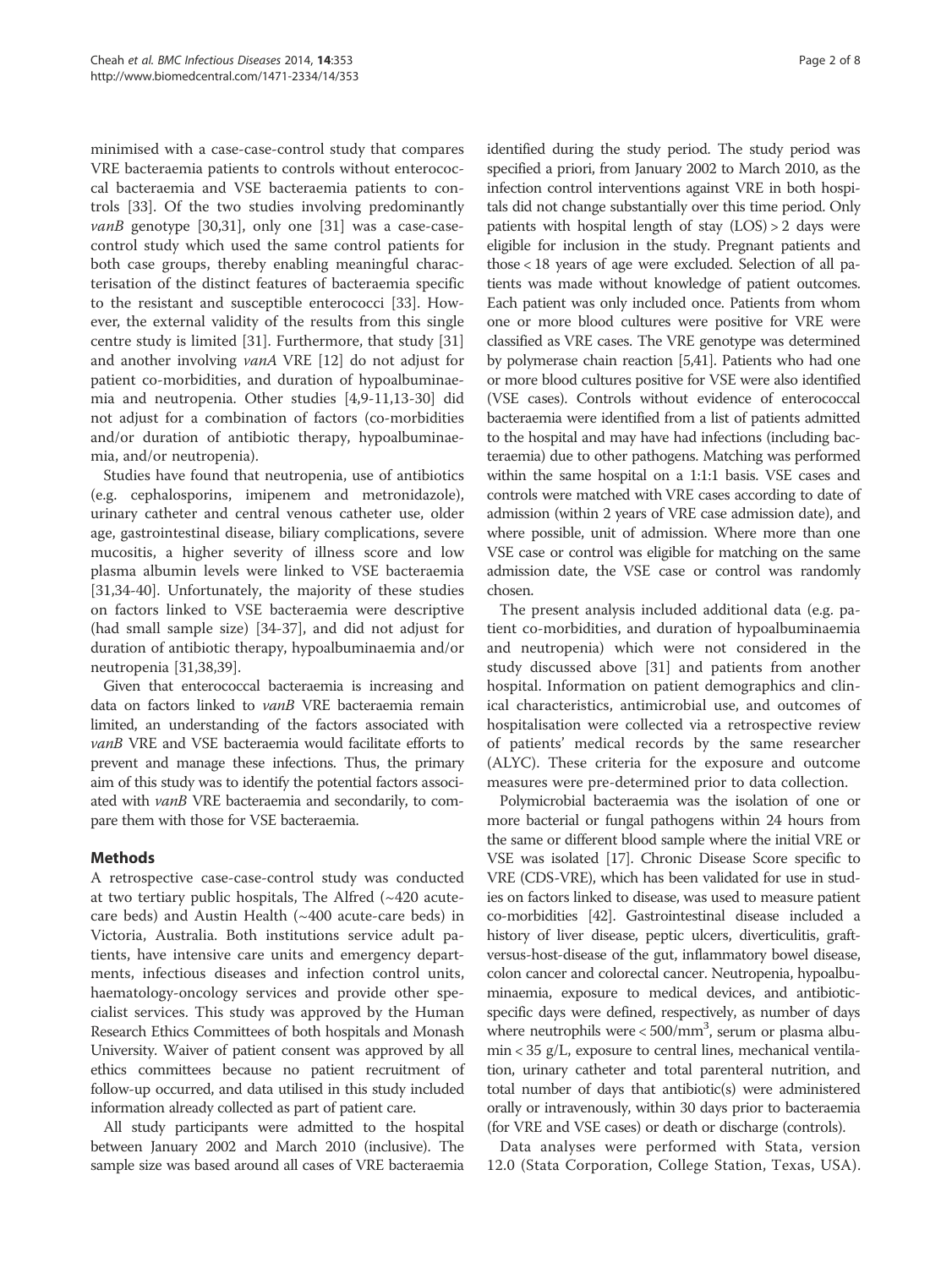Categorical variables are expressed as frequencies and percentages. For continuous variables, mean or median are reported for normally or non-normally distributed data, respectively. Conditional logistic regression was used to assess the association between each independent variable and the presence or absence of VRE or VSE bacteraemia. We assessed the assumption of a linear relationship between log odds and each of the continuous exposure factors in the multivariable models for VRE and VSE bacteraemia. The continuous exposure factors were analysed as continuous variables with coefficients expressed as odds ratio because the relationships between log odds and each of the continuous exposure factors were approximately linear. Variables that were significant on univariable analysis, or biologically plausible factors linked to disease, or potential confounders, were inserted into the multivariable models. Link test was used to assess the fit of each of the multivariable models for VRE and VSE bacteraemia [43]. All statistical tests were two-tailed and a p < 0.05 was considered significant.

# Results

Of the 724 patients with enterococcal bacteraemia identified during the study period, 121 (17%) and 603 (83%) were VRE and VSE cases, respectively. A final number of 116 VRE cases (and corresponding matched VSE cases and controls) were reviewed given four VRE patients had missing medical records and one VRE patient was pregnant. The ratio of enterococcal isolates that were vancomycin-resistant to -susceptible was 6% in 2002, and increased to 39% in 2009 and 22% in the first quarter of 2010. All VRE isolates were vanB genotype.

Demographics of the VRE and VSE cases, and controls are shown in Table 1. For the studied admission, the reason for admission and co-morbidities were similar between cases and controls. Most VRE isolates were Enterococcus faecium, whereas the VSE isolates were predominantly E. faecalis. To account for this difference, factors associated with VSE bacteraemia due to *E. faecium* (haematological malignancy and duration of neutropenia) and E. faecalis (urinary catheter use) [44], were included in the multivariable analysis. We also accounted for time at risk for enterococcal bacteraemia by adjusting in the multivariable analyses for the following factors occurring in the 30 days prior to bacteraemia (for VRE and VSE cases) and death or discharge (for controls): number of days of antibiotic administration, neutropenia and hypoalbuminaemia, and use of medical devices (e.g. catheters). Adjustment for age was performed on multivariable analysis when age was found to be significant on univariable analysis.

In patients with vanB VRE bacteraemia, 54 (47%), 22 (19%) and 14 (12%) were treated with teicoplanin monotherapy, linezolid monotherapy and no antibiotics,

respectively. For 26 (22%) vanB VRE bacteraemia patients, a combination (concurrent or in sequence) of teicoplanin, linezolid, quinupristin-dalfopristin or benzylpenicillin was administered as definitive therapy. In VSE patients, 46 (40%), 21 (18%), 1 (1%), 9 (8%), 6 (5%), and 2 (2%) patients were administered definitive therapy using intravenous glycopeptides (teicoplanin or vancomycin), penicillins (ampicillin, benzylpenicillin, ticarcillin-clavulanic acid, piperacillin-tazobactam), meropenem, no antibiotics, combination of intravenous gentamicin and ampicillin, and oral linezolid, respectively. In 30 (26%) VSE patients, a combination (concurrent or in sequence) of vancomycin, teicoplanin, linezolid, ampicillin, benzylpenicillin or meropenem was administered.

Tables 2 and 3 summarise the analyses of factors linked to VRE and VSE bacteraemia, respectively. In the multivariable analysis, a higher CDS-VRE score, an increase in duration of metronidazole therapy, and use of urinary catheters within the previous 30 days were associated with increased odds of vanB VRE bacteraemia (Table 2). When patients with VSE bacteraemia were compared to controls (Table 3), after adjustment for confounders, admission to the haematology/oncology unit (compared to non-haematology/oncology units) was associated with lower odds of VSE bacteraemia whilst, gastrointestinal disease and duration of metronidazole use were associated with higher odds of VSE bacteraemia.

## Discussion and conclusions

Unlike earlier studies [4,23,25-27], the current study only included data from patients who had vanB VRE bacteraemia and did not assess colonised patients. It is not a single-centre study [4,9-12,15-27,30,31] and, to our knowledge, is the largest case-case-control study involving vanB VRE bacteraemia. The present report is the only case-case-control study to identify the factors associated with *vanB* VRE and VSE bacteraemia, while adjusting for patient co-morbidities and duration of antibiotic therapy, hypoalbuminaemia, and neutropenia.

The association between patient co-morbidities, as measured by the CDS-VRE score, and development of *vanB* VRE bacteraemia was investigated. The CDS-VRE score was calculated based on medications ordered within 24 hours of hospital admission for medical conditions such as diabetes, peptic ulcers, kidney disease, history of transplantation and cancer [42]. A weight is assigned for each medical condition and the final CDS-VRE score is a weighted sum of the medical conditions for each patient. The presence of a higher number of co-morbidities included in the score is associated with a higher CDS-VRE score. Co-morbidities related to immune-suppression such as transplantation and cancer were given a higher weighting, compared to diabetes and peptic ulcer. As such,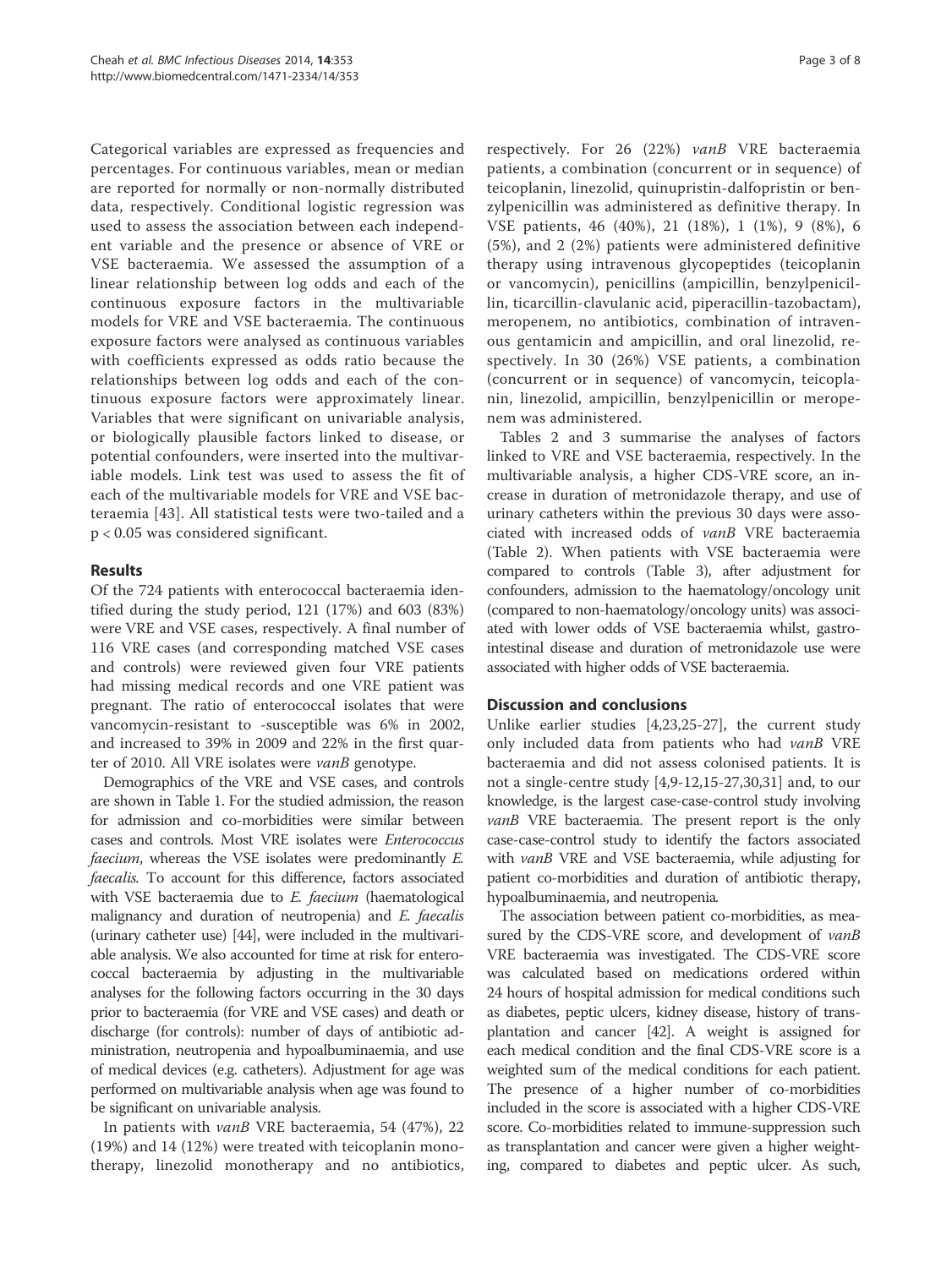Table 1 Patient demographics

| Characteristics                                                                                                         | <b>VRE</b> cases<br>$(n = 116)$ | <b>VSE cases</b><br>$(n = 116)$ | Controls<br>$(n = 116)$ |
|-------------------------------------------------------------------------------------------------------------------------|---------------------------------|---------------------------------|-------------------------|
| Age, median (IQR), years                                                                                                | $60(47-68)$                     | 63.5<br>$(51 - 76)$             | 58<br>$(44 - 68)$       |
| Sex                                                                                                                     |                                 |                                 |                         |
| Male                                                                                                                    | 69 (59)                         | 72 (62)                         | 63 (54)                 |
| Female                                                                                                                  | 47 (41)                         | 44 (38)                         | 53 (46)                 |
| Unit of admission                                                                                                       |                                 |                                 |                         |
| Haematology/oncology                                                                                                    | 61(53)                          | 43 (37)                         | 67(58)                  |
| Non-haematology/oncology                                                                                                | 55 (47)                         | 73 (63)                         | 49 (42)                 |
| Reason for admission                                                                                                    |                                 |                                 |                         |
| Medical                                                                                                                 | 89 (77)                         | 87(75)                          | 89 (77)                 |
| Surgical                                                                                                                | 27(23)                          | 29(25)                          | 27(23)                  |
| Charlson score, median (IQR)                                                                                            | $4(2-5)$                        | $3(1-5)$                        | $4(1-4)$                |
| Chronic disease score-VRE (CDS-VRE), median (IQR)                                                                       | $1(0-1.9)$                      | $0(0-1)$                        | $0(0-1.6)$              |
| Lung disease                                                                                                            | 17(15)                          | 17(15)                          | 17(15)                  |
| Ischaemic heart disease                                                                                                 | 25 (22)                         | 23 (20)                         | 11(9)                   |
| Myocardial infarction                                                                                                   | 10(9)                           | 10(9)                           | 3(3)                    |
| Congestive heart failure                                                                                                | 13(11)                          | 14 (12)                         | 2(2)                    |
| Cerebrovascular disease                                                                                                 | 7(6)                            | 13(11)                          | 5(4)                    |
| Gastrointestinal disease                                                                                                | 54 (47)                         | 64 (55)                         | 38 (33)                 |
| Renal disease                                                                                                           | 21 (18)                         | 18 (16)                         | 15(13)                  |
| Diabetes mellitus                                                                                                       | 25(22)                          | 30(26)                          | 20 (17)                 |
| Cancer                                                                                                                  | 74 (64)                         | 64 (55)                         | 74 (64)                 |
| Solid organ transplant recipient                                                                                        | 14(12)                          | 7(6)                            | 5(4)                    |
| Enterococcus species                                                                                                    |                                 |                                 |                         |
| E. faecalis                                                                                                             | 9(8)                            | 71 (61)                         |                         |
| E. faecium                                                                                                              | 107 (92)                        | 39 (34)                         |                         |
| E. casseliflavus, E. gallinarum, or E. durans                                                                           |                                 | 4(3)                            |                         |
| Both E. faecalis and E. faecium                                                                                         |                                 | 1(1)                            |                         |
| Unknown                                                                                                                 |                                 | 1(1)                            |                         |
| Polymicrobial bacteraemia                                                                                               | 33 (28)                         | 50 (43)                         |                         |
| Infection (other than due to Enterococci) prior to bacteraemia (VRE and VSE cases) and prior to discharge<br>(controls) | 61(53)                          | 43 (37)                         | 34 (29)                 |
| Days from admission until bacteraemia, median (IQR), days                                                               | $16(7-24)$                      | $7.5(1-18.5)$                   |                         |
| Total length of stay, median (IQR), days                                                                                | 35 (22.5-<br>50.5)              | $25(16-$<br>45.5)               | $9(5-20)$               |
| In-hospital mortality                                                                                                   | 42 (36)                         | 30(26)                          | 5(4)                    |

Note:

Data are number (%) of patients unless indicated otherwise.

Percentages were rounded to the nearest whole number.

patients with co-morbidities associated with immunesuppression tend to have high CDS-VRE scores. Our results show that patients with a higher CDS-VRE score have higher odds for vanB VRE bacteraemia. This was consistent with studies that reported association between haematological malignancy and vanA VRE bacteraemia [11]. Diabetes [20], acute renal failure [19], and severity of gut

mucositis [18] may predispose patients to the development of VRE bacteraemia; VRE genotype was not determined in these studies.

Antibiotic use has been linked to VRE colonisation in the gastrointestinal tract and/or infection, including bacteraemia [19,26,45]. In the present study, duration of therapy with specific antibiotics was considered, unlike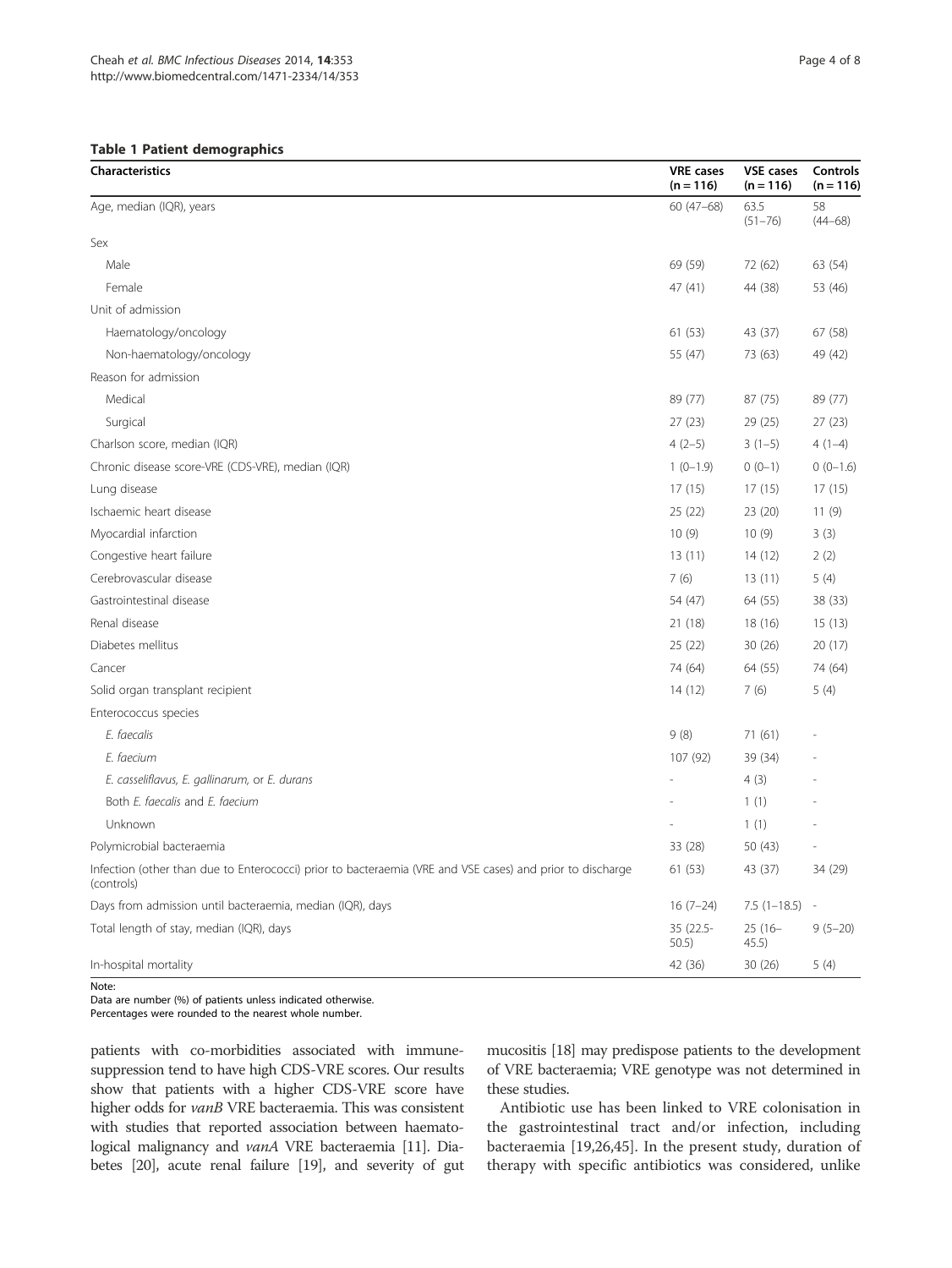#### Table 2 Factors associated with vanB VRE bacteraemia

| Factors associated with vanB VRE bacteraemia                         | <b>VRE</b> cases<br>$(n = 116)$ | Controls<br>$(n = 116)$ | <b>Univariable</b> |                |            | <b>Multivariable</b> |                      |         |  |
|----------------------------------------------------------------------|---------------------------------|-------------------------|--------------------|----------------|------------|----------------------|----------------------|---------|--|
|                                                                      |                                 |                         | OR                 | 95% CI         | p-value OR |                      | 95% CI               | p-value |  |
| Age, median (IQR), years                                             | 60 (47-68)                      | 58 (44-68)              | 1.01               | $0.99 - 1.02$  | 0.481      |                      |                      |         |  |
| Female                                                               | 47 (41)                         | 53 (46)                 | 0.81               | $0.48 - 1.36$  | 0.432      |                      |                      |         |  |
| Transfer from another hospital                                       | 28 (24)                         | 14(12)                  |                    | 2.56 1.18-5.52 | 0.017      |                      |                      |         |  |
| Unit of admission                                                    |                                 |                         |                    |                |            |                      |                      |         |  |
| Non-haematology/oncology to read Non-haematology/oncology            | 55 (47)                         | 49 (42)                 | Reference          |                |            |                      |                      |         |  |
| Haematology/oncology                                                 | 61(53)                          | 67 (58)                 | $\circ$            |                |            |                      |                      |         |  |
| ICU admission in prior 30 days                                       | 39 (34)                         | 13(11)                  | 6.57               | 2.97-14.55     | < 0.001    |                      |                      |         |  |
| CDS-VRE score, median (IQR)                                          | $1(0-1.9)$                      | $0(0-1.6)$              | 1.36               | 1.02-1.80      | 0.036      |                      | 1.70 1.05-2.77       | 0.032   |  |
| Clostridium difficile toxin positive                                 | 5(4)                            | 1(1)                    | 5.00               | 0.58-42.80     | 0.142      |                      |                      |         |  |
| Infection(s) due to pathogens other than Enterococci                 | 61 (53)                         | 34 (29)                 | 2.93               | 1.60-5.37      | 0.001      | 0.97                 | 0.39-2.46            | 0.953   |  |
| Gastrointestinal disease                                             | 54 (47)                         | 38 (33)                 | 2.00               | 1.10-3.64      | 0.024      |                      |                      |         |  |
| Liver disease                                                        | 16(14)                          | 15(13)                  | 1.14               | $0.41 - 3.15$  | 0.796      |                      |                      |         |  |
| Haematological malignancy                                            | 66 (57)                         | 63 (54)                 | 1.6                | $0.52 - 4.89$  | 0.410      |                      | 0.41 0.06-2.61       | 0.342   |  |
| Bone marrow transplantation type                                     |                                 |                         |                    |                |            |                      |                      |         |  |
| Nil                                                                  | 97 (84)                         | 100 (86)                | Reference          |                |            | Reference            |                      |         |  |
| Autologous                                                           | 3(3)                            | 7(6)                    |                    | 0.33 0.07-1.65 | 0.178      |                      | $0.27$ $0.03 - 2.22$ | 0.221   |  |
| Allogeneic                                                           | 16(14)                          | 9(8)                    |                    | 2.40 0.85-6.81 | 0.100      | 2.79                 | 0.57-13.66           | 0.206   |  |
| Ceftriaxone days, median (IQR), days                                 | 0(0)                            | 0(0)                    | 1.09               | 0.98-1.22      | 0.130      |                      | 1.16 0.91-1.48       | 0.234   |  |
| Third generation cephalosporin days, median (IQR), days <sup>a</sup> | $0(0-1)$                        | $0(0-0.49)$             | 1.04               | $0.95 - 1.13$  | 0.439      |                      |                      |         |  |
| Fluoroquinolone days, median (IQR), days <sup>b</sup>                | $1(0-7.63)$                     | $0(0-2.42)$             | 1.07               | $1.01 - 1.12$  | 0.016      |                      |                      |         |  |
| Metronidazole days, median (IQR), days                               | $0(0-1.78)$                     | 0(0)                    | 1.54               | 1.16-2.04      | 0.003      | 1.65                 | 1.17-2.33            | 0.004   |  |
| Ticarcillin-clavulanic acid days, median (IQR), days                 | 0(0)                            | 0(0)                    | 1.02               | $0.92 - 1.13$  | 0.674      |                      |                      |         |  |
| Piperacillin-tazobactam days, median (IQR), days                     | $0(0-2.18)$                     | 0(0)                    |                    | 1.04 0.96-1.14 | 0.352      |                      |                      |         |  |
| Meropenem days, median (IQR), days                                   | $0(0-5.94)$                     | 0(0)                    |                    | 1.15 1.06-1.25 | 0.001      |                      |                      |         |  |
| Vancomycin days, median (IQR), days                                  | $2.58(0-8)$                     | $0(0-2.18)$             |                    | 1.10 1.04-1.17 | 0.002      | 1.04                 | $0.95 - 1.15$        | 0.401   |  |
| Neutropenia days, median (IQR), days                                 | $1(0-10)$                       | $0(0-1)$                |                    | 1.08 1.03-1.14 | 0.003      |                      | 1.04 0.96-1.11       | 0.341   |  |
| Hypoalbuminaemia days, median (IQR), days                            | $13(7.5-20)$                    | $5.5(2-14.5)$           | 1.08               | 1.04-1.12      | < 0.001    |                      | 0.97 0.91-1.04       | 0.435   |  |
| Central line use                                                     | 94 (81)                         | 55 (47)                 | 5.22               | 2.56-10.66     | < 0.001    |                      | 3.06 0.94-9.99       | 0.063   |  |
| Mechanical ventilation                                               | 29 (25)                         | 7(6)                    | 5.40               | 2.08-14.02     | 0.001      |                      |                      |         |  |
| Urinary catheter                                                     | 57 (49)                         | 27(23)                  | 3.50               | 1.84-6.65      | < 0.001    |                      | 2.86 1.09-7.53       | 0.033   |  |
| Parenteral nutrition                                                 | 28 (24)                         | 8(7)                    |                    | 3.86 1.68-8.86 | 0.001      |                      |                      |         |  |

Note:

Data are number (%) of patients unless indicated otherwise.

<sup>a</sup>Third generation cephalosporins include cefotaxime, ceftriaxone, and ceftazidime.

<sup>b</sup>Fluoroquinolones include moxifloxacin, norfloxacin and ciprofloxacin.

many earlier studies [12,13,16,17,19-22,24,27,28,30]. Exposure to anti-anaerobic antibiotics has been linked to VRE gastrointestinal tract colonisation [45] and bacteraemia [10,46]; however, the VRE genotype was either vanA VRE [10,46] or not determined [45]. In our study, an increase in duration of therapy with metronidazole (an anti-anaerobic antibiotic) was linked to VRE bacteraemia. Whilst exposure to metronidazole may be a marker for bacteraemia with suspected intra-abdominal source, this was not explored as it was beyond the scope of the current work. A recent study reported an association between increased ceftriaxone usage and VRE bacteraemia (genotype not reported) [29]. An association with ceftriaxone therapy, however, was not observed in our study which adjusted for patient co-morbidities. Although VRE overgrowth and subsequent VRE colonisation and/or infection may occur with vancomycin exposure [11,13], multivariable analysis suggests that the use of vancomycin was not associated with increased odds of VRE bacteraemia in this study. This is probably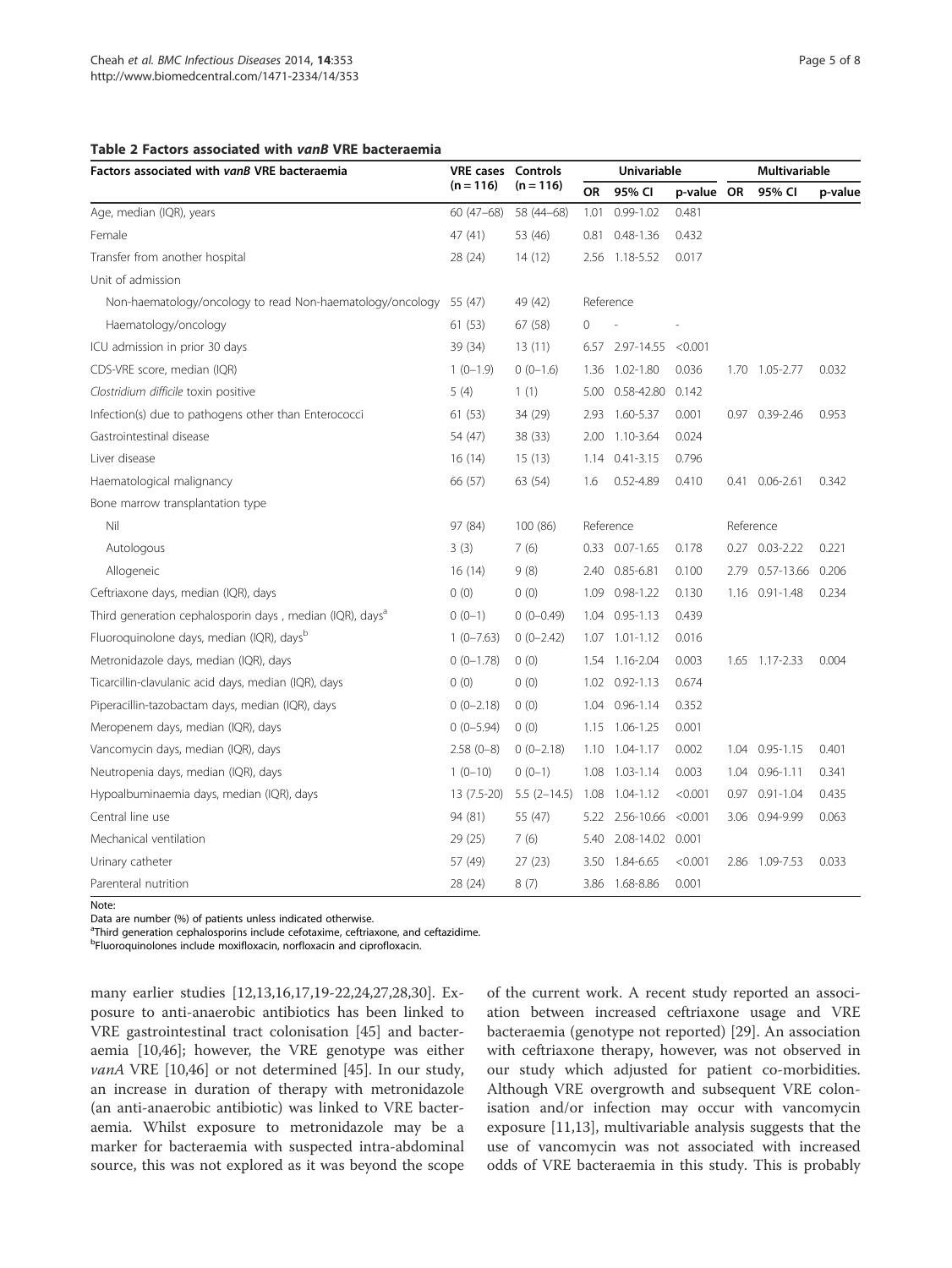#### Table 3 Factors associated with VSE bacteraemia

| <b>Factors associated with VSE bacteraemia</b>                       | <b>VSE cases</b><br>$(n = 116)$ | Controls    | Univariable |                |         | Multivariable |                      |         |
|----------------------------------------------------------------------|---------------------------------|-------------|-------------|----------------|---------|---------------|----------------------|---------|
|                                                                      |                                 | $(n = 116)$ | <b>OR</b>   | 95% CI         | p-value | OR            | 95% CI               | p-value |
| Age, median (IQR), years                                             | $63.5(51-76)$                   | 58 (44-68)  | 1.02        | 1.00-1.04      | 0.019   | 1.01          | $0.99 - 1.03$        | 0.305   |
| Female                                                               | 44 (38)                         | 53 (46)     | 0.74        | $0.44 - 1.23$  | 0.243   |               |                      |         |
| Transfer from another hospital                                       | 21(18)                          | 14(12)      | 1.64        | $0.77 - 3.46$  | 0.198   |               |                      |         |
| Unit of admission                                                    |                                 |             |             |                |         |               |                      |         |
| Non-haematology/oncology to read Non-haematology/oncology            | 73 (63)                         | 49 (42)     | Reference   |                |         | Reference     |                      |         |
| Haematology/oncology                                                 | 43 (37)                         | 67 (58)     | 0.04        | $0.01 - 0.30$  | 0.002   | 0.08          | $0.01 - 0.74$ 0.026  |         |
| ICU admission in prior 30 days                                       | 29 (25)                         | 13(11)      |             | 2.60 1.25-5.39 | 0.010   | 1.71          | 0.52-5.58 0.373      |         |
| CDS-VRE score, median (IQR)                                          | $0(0-1)$                        | $0(0-1.6)$  | 0.89        | $0.66 - 1.20$  | 0.446   |               |                      |         |
| Clostridium difficile toxin positive                                 | 2(2)                            | 1(1)        | 2.00        | 0.18-22.06     | 0.571   |               |                      |         |
| Infection(s) due to pathogens other than Enterococci                 | 43 (37)                         | 34 (29)     | 1.45        | 0.82-2.56      | 0.201   |               |                      |         |
| Gastrointestinal disease                                             | 64 (55)                         | 38 (33)     | 3.00        | 1.60-5.62      | 0.001   | 2.29          | 1.05-4.99 0.037      |         |
| Liver disease                                                        | 13(11)                          | 15(13)      | 0.71        | $0.23 - 2.25$  | 0.566   |               |                      |         |
| Haematological malignancy                                            | 35 (30)                         | 63 (54)     |             | 0.15 0.06-0.39 | < 0.001 |               | 0.40 0.12-1.33 0.134 |         |
| Bone marrow transplantation type                                     |                                 |             |             |                |         |               |                      |         |
| Nil                                                                  | 105 (91)                        | 100 (86)    |             | Reference      |         |               | Reference            |         |
| Autologous                                                           | 2(2)                            | 7(6)        | 0.29        | $0.06 - 1.38$  | 0.118   |               |                      |         |
| Allogeneic                                                           | 9(8)                            | 9(8)        | 1.00        | $0.38 - 2.66$  | 1.000   |               |                      |         |
| Ceftriaxone days, median (IQR), days                                 | $0(0-0.5)$                      | 0(0)        | 1.10        | $0.99 - 1.24$  | 0.088   |               |                      |         |
| Third generation cephalosporin days, median (IQR), days <sup>a</sup> | $0(0-1)$                        | $0(0-0.49)$ | 1.03        | $0.94 - 1.13$  | 0.523   |               |                      |         |
| Fluoroquinolone days, median (IQR), days <sup>b</sup>                | $0(0-1.04)$                     | $0(0-2.42)$ |             | 0.96 0.91-1.02 | 0.190   |               |                      |         |
| Metronidazole days, median (IQR), days                               | 0(0)                            | 0(0)        | 1.23        | 1.06-1.43      | 0.007   | 1.23          | 1.02-1.48 0.032      |         |
| Ticarcillin-clavulanic acid days, median (IQR), days                 | 0(0)                            | 0(0)        | 1.02        | $0.93 - 1.11$  | 0.711   |               |                      |         |
| Piperacillin-tazobactam days, median (IQR), days                     | 0(0)                            | 0(0)        |             | 0.89 0.79-1.00 | 0.054   |               |                      |         |
| Meropenem days, median (IQR), days                                   | 0(0)                            | 0(0)        | 1.00        | $0.92 - 1.08$  | 0.934   |               |                      |         |
| Vancomycin days, median (IQR), days                                  | $0(0-1.25)$                     | $0(0-2.18)$ | 0.97        | $0.92 - 1.03$  | 0.343   |               |                      |         |
| Neutropenia days, median (IQR), days                                 | 0                               | $0(0-1)$    | 0.98        | 0.94-1.02      | 0.344   | 1.00          | 0.94-1.06 0.911      |         |
| Hypoalbuminaemia days, median (IQR), days                            | $7(1-16)$                       | $5(1-13.5)$ | 1.01        | $0.98 - 1.05$  | 0.479   | 1.00          | 0.95-1.05 0.888      |         |

Urinary catheter 1980 1000 1000 10000 10000 10000 10000 10000 10000 10000 10000 10000 10000 10000 10000 10000 1

Parenteral nutrition 16 (14) 8 (7) 2.00 0.86-4.67 0.109 Note:

Data are number (%) of patients unless indicated otherwise.

<sup>a</sup>Third generation cephalosporins include cefotaxime, ceftriaxone, and ceftazidime.

Central line use 59 (51) 55 (47) 1.17 0.67-2.05 0.572 Mechanical ventilation 17 (15) 7 (6) 2.67 1.04-6.81 0.040

<sup>b</sup>Fluoroquinolones include moxifloxacin, norfloxacin and ciprofloxacin.

due to a reduction in bias [33,47] as the present study did not use VSE as controls, in contrast to studies that had included VSE patients as controls [11,13]. In this study, the controls without enterococcal bacteraemia have had exposure to vancomycin. Thus, a comparison of VRE to VSE bacteraemia patients could be made to identify factors linked to VRE bacteraemia; however, we chose to compare VRE bacteraemia patients to controls without enterococcal bacteraemia in a case-case–control study as it will minimise the selection bias that affects the identification, and the magnitude, of the effect due to vancomycin [33,47]. To further minimise selection bias related to choice of controls in the current study, VSE patients and controls were randomly chosen and matched to VRE cases for time of admission and wherever possible, unit of admission.

Similar to studies that demonstrated VRE bacteraemia was associated with exposure of patients to VRE contaminated 'exogenous' sources [16,31], urinary catheter use was independently associated with the development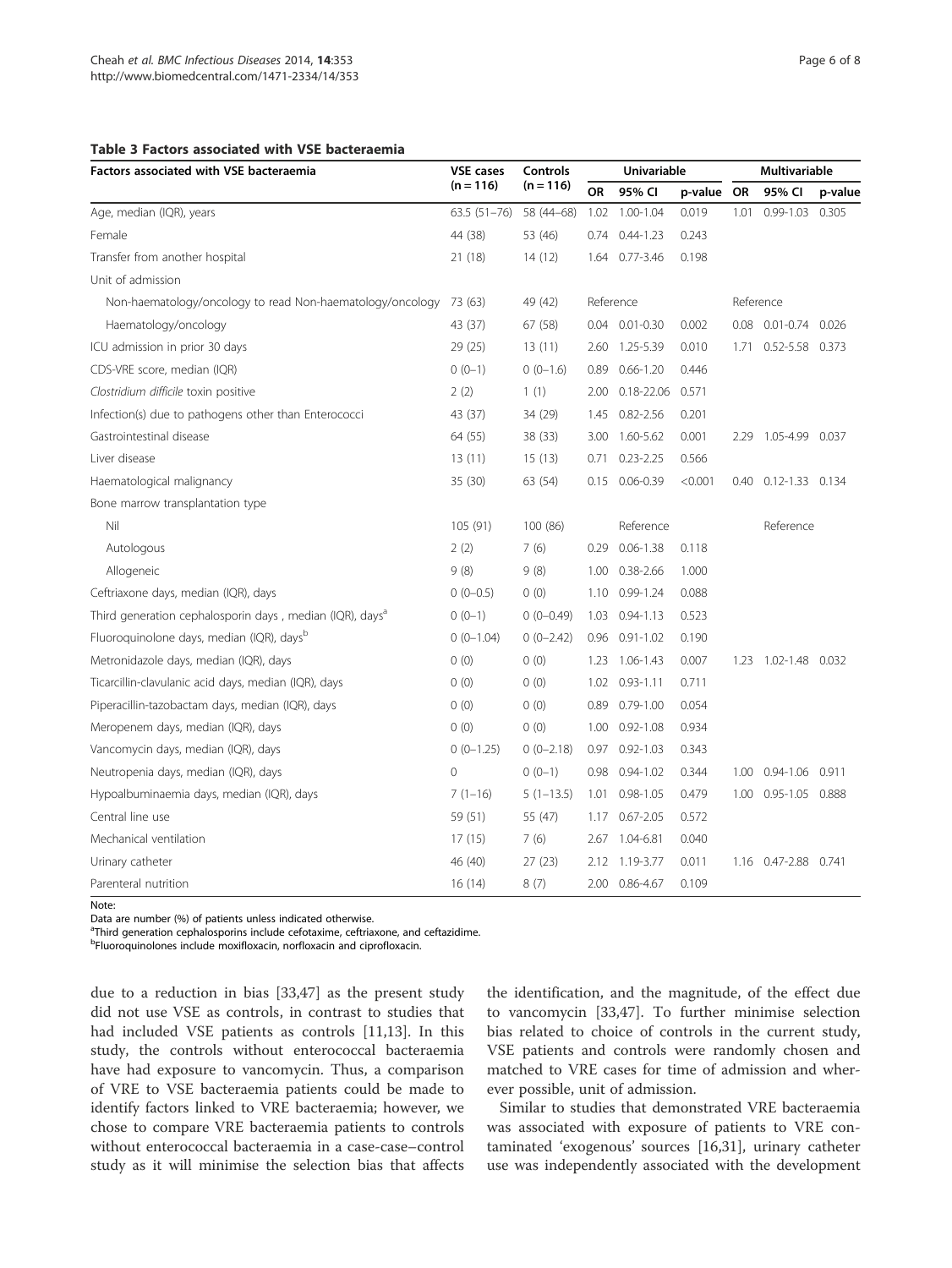of VRE bacteraemia. The need for a urinary catheter may also be an indicator of severe underlying illness [16]. Compared to an earlier study that only considered hypoalbuminaemia and neutropenia in a binary manner (i.e. presence or absence) [31], in the present study the durations of these conditions were found to be linked to VRE bacteraemia. The use of a continuous variable (i.e. duration) provides a more robust measure of exposure to these potential factors linked to disease.

The duration of metronidazole therapy was linked to VSE bacteraemia, similar to our finding for vanB VRE bacteraemia. However, other factors linked to disease differed between these two types of bacteraemia. We found that a history of gastrointestinal disease was associated with VSE bacteraemia. Changes in the gastrointestinal tract may predispose to the migration of gut microorganisms such as enterococci, increasing the link to VSE bacteraemia [48]. Due to the difficulty in matching VSE cases to VRE cases from the haematology/oncology unit, we adjusted for unit of admission in the multivariable analysis for VSE bacteraemia. Interestingly, admission to the haematology/oncology unit compared to other units was associated with reduced odds of VSE bacteraemia. This finding may be due to an unmeasured confounder such as exposure in this group of patients to antibiotics that are active against VSE, thereby reducing the odds of VSE bacteraemia. Unlike earlier studies that did not adjust for duration of hypoalbuminaemia and neutropenia [31,38], the present study found no association between the duration of low albumin and neutrophil levels, and odds of VSE bacteraemia.

Through this case-case–control study we were able to differentiate the factors associated with VRE and VSE bacteraemia. It is recognised that data collected retrospectively may be subject to variability in reporting from different clinicians and missing data. Whilst the effect of individual enterococcal species on the results of this study was not specifically studied given the sample size, the potential effects of enterococcal species on study findings were accounted for in the analysis. Failure to adjust for confounding may result in falsely elevated or reduced odds ratio [49]. Accordingly, multivariable analyses were also performed in the current study to minimise bias associated with confounding.

This study, the largest published case-case–control study involving only vanB VRE bacteraemia has identified and differentiated the factors associated with vanB VRE and VSE bacteraemia. VSE bacteraemia was linked to a history of gastrointestinal disease. In contrast, a higher burden of patient co-morbidities and urinary catheter use were associated with vanB VRE bacteraemia.

#### Competing interest

DCMK has sat on advisory board for Merck, Sharp & Dohme, and Pfizer. He receives financial support (not related to the current work) from Pfizer,

Novartis, Merck and Gilead Sciences. All other authors: No relevant disclosures.

#### Authors' contributions

ALYC was involved in the design of the study, carried out the data collection, performed the statistical analyses, drafted the manuscript. TP, BN, DS, MLG was involved in the design of the study and critical review of the manuscript, and advised on data collection. RN and DK participated in the design of the study, advised on data collection, and helped to draft the manuscript. All authors read and approved the final manuscript.

#### Acknowledgements

We thank Ms Kerrie Watson from the Infectious Diseases Unit at The Alfred, Ms Elizabeth Grabsch from the Microbiology Department at Austin Health, and Mr Ray Robbins and Mr Peter Davey from the Clinical Information, Analysis and Reporting Department at Austin Health for providing the list of patients eligible for matching. We also thank Mr Eldho Paul from the Department of Epidemiology and Preventative Medicine, Monash University, and Kris Jameson from Centre for Medicine Use and Safety, Monash University, for their statistical advice.

#### Author details

<sup>1</sup> Centre for Medicine Use and Safety, Monash University, 381 Royal Parade, Parkville, Victoria, Australia. <sup>2</sup>Department of Infectious Diseases, The Alfred Melbourne, Victoria, Australia. <sup>3</sup>Infectious Diseases Department, Austin Health 145 Studley Road, Heidelberg, Victoria, Australia. <sup>4</sup>Department of Surgery, St Vincent's Health, University of Melbourne, Melbourne, Australia. <sup>5</sup>Department of Medicine, University of Melbourne, Melbourne, Australia. <sup>6</sup>Microbiology Department, Austin Health, 145 Studley Road, Heidelberg, Victoria, Australia. <sup>7</sup>Department of Microbiology and Immunology, University of Melbourne Melbourne, Australia. <sup>8</sup>Microbiology Unit, The Alfred, Melbourne, Victoria, Australia. <sup>9</sup> Monash University, Victoria, Australia.

#### Received: 19 June 2013 Accepted: 18 June 2014 Published: 28 June 2014

#### References

- 1. Hidron Alicia I, Edwards Jonathan R, Patel J, Horan Teresa C, Sievert Dawn M, Pollock Daniel A, Fridkin Scott K: NHSN annual update: antimicrobial-resistant pathogens associated with healthcare-associated infections: annual summary of data reported to the national healthcare safety network at the centers for disease control and prevention, 2006–2007. Infect Control Hosp Epidemiol 2008, 29:996–1011.
- 2. Deshpande LM, Fritsche TR, Moet GJ, Biedenbach DJ, Jones RN: Antimicrobial resistance and molecular epidemiology of vancomycinresistant Enterococci from North America and Europe: a report from the SENTRY antimicrobial surveillance program. Diagn Microbiol Infect Dis 2007, 58:163–170.
- 3. Australian Group for Antimicrobial Resistance (AGAR) posters and publications website. Vancomycin resistant enterococci in Australia: results of the AGAR surveys 1995 to 2010. http://www.agargroup.org/files/ VRE%20in%20Australia.pdf. Accessed 7 June, 2012.
- 4. Webb M, Riley L, Roberts R: Cost of hospitalization for and risk factors associated with vancomycin-resistant Enterococcus faecium infection and colonization. Clin Infect Dis 2001, 33:445–452.
- 5. Bell JM, Paton JC, Turnidge J: Emergence of vancomycin-resistant Enterococci in Australia: phenotypic and genotypic characteristics of isolates. J Clin Microbiol 1998, 36:2187–2190.
- 6. Schouten MA, Hoogkamp-Korstanje JA, Meis JF, Voss A: Prevalence of vancomycin-resistant enterococci in Europe. Eur J Clin Microbiol Infect Dis 2000, 19:816–822.
- Stuart RL, Kotsanas D, Webb B, Vandergraaf S, Gillespie EE, Hogg GG, Korman TM: Prevalence of antimicrobial-resistant organisms in residential aged care facilities. Med J Aust 2011, 195:530-533.
- 8. Burrell LJ, Grabsch EA, Padiglione AA, Grayson ML: Prevalence of colonisation with vancomycin-resistant enterococci (VRE) among haemodialysis outpatients in Victoria: implications for screening. Med J Aust 2005, 182:492.
- 9. Montecalvo MA, Horowitz H, Gedris C, Carbonaro C, Tenover FC, Issah A, Cook P, Wormser GP: Outbreak of vancomycin-, ampicillin-, and